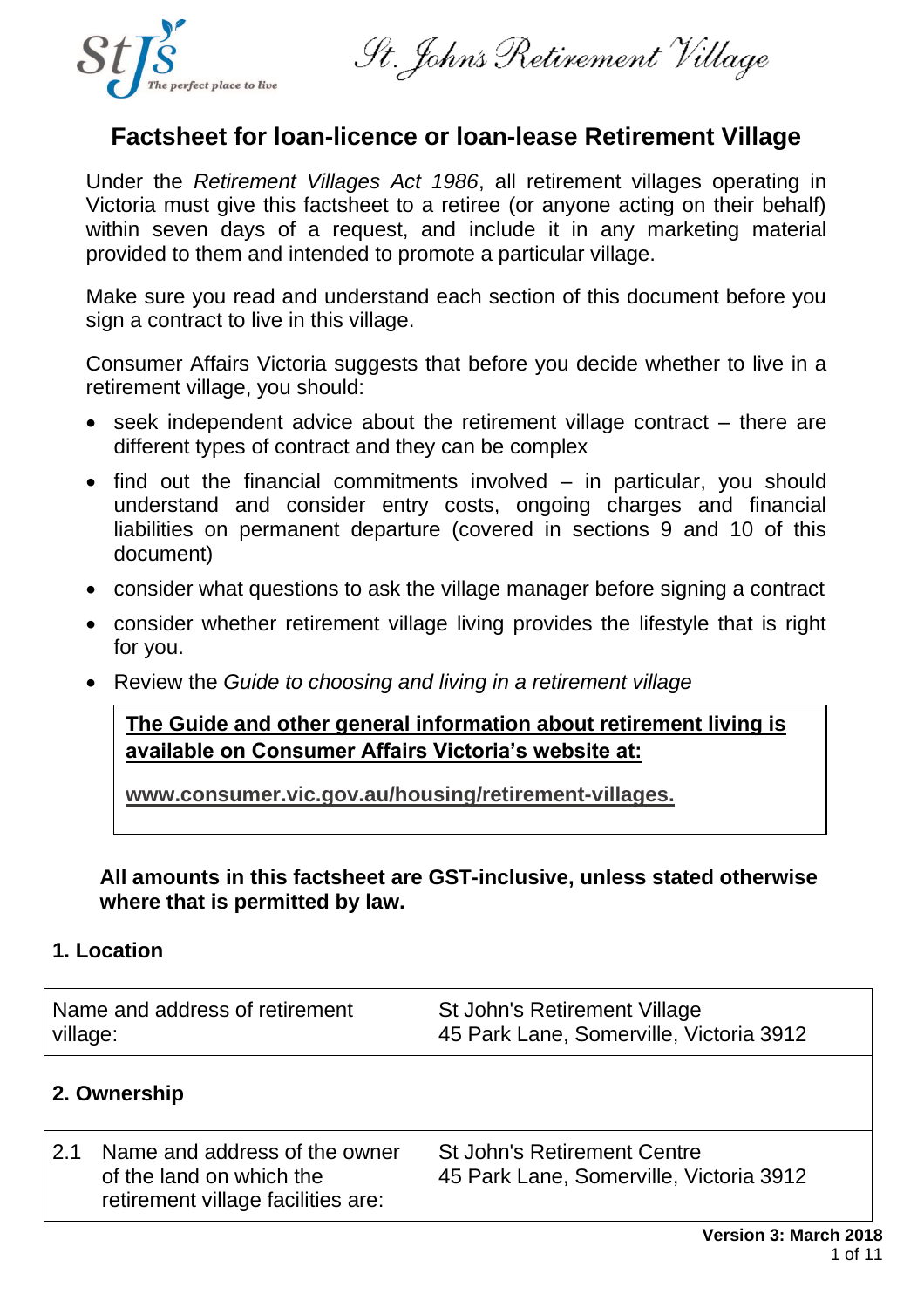| located (company / organisation /<br>owners corporation): |      |
|-----------------------------------------------------------|------|
| 2.2 Year construction started:                            | 1982 |

# **3. Management**

| 3.1 | • Name of company or<br>organisation that manages the<br>retirement village:    | <b>St John's Retirement Centre</b>      |
|-----|---------------------------------------------------------------------------------|-----------------------------------------|
|     | $\bullet$ ABN:                                                                  | 96 006 095 478                          |
|     | Address:<br>$\bullet$                                                           | 45 Park Lane, Somerville, Victoria 3912 |
|     | Telephone number:<br>$\bullet$                                                  | 5977 6955                               |
|     | Date company or organisation<br>$\bullet$<br>became manager:                    | 1982                                    |
| 3.2 | Is there an onsite representative<br>of the manager available for<br>residents? | $\boxtimes$ Yes $\Box$ No               |
|     | If yes, the onsite representative is<br>available on these days:                | • Seven days a week, 24 hours a day     |

# **4. Nature of ownership or tenure**

| Resident ownership or tenure of the | Licence (non-owner resident) |
|-------------------------------------|------------------------------|
| units in the village is:            |                              |

# **5. Number and size of residential options**

| 5.1 | Number of units by<br>accommodation type: |           | • 10 one-bedroom units<br>• 99 two-bedroom units<br>• 3 three-bedroom units |
|-----|-------------------------------------------|-----------|-----------------------------------------------------------------------------|
|     |                                           |           | • 14 two-bedroom units with study<br>• 16 single serviced apartments        |
|     |                                           | $\bullet$ | • 4 double serviced apartments<br>146 in total                              |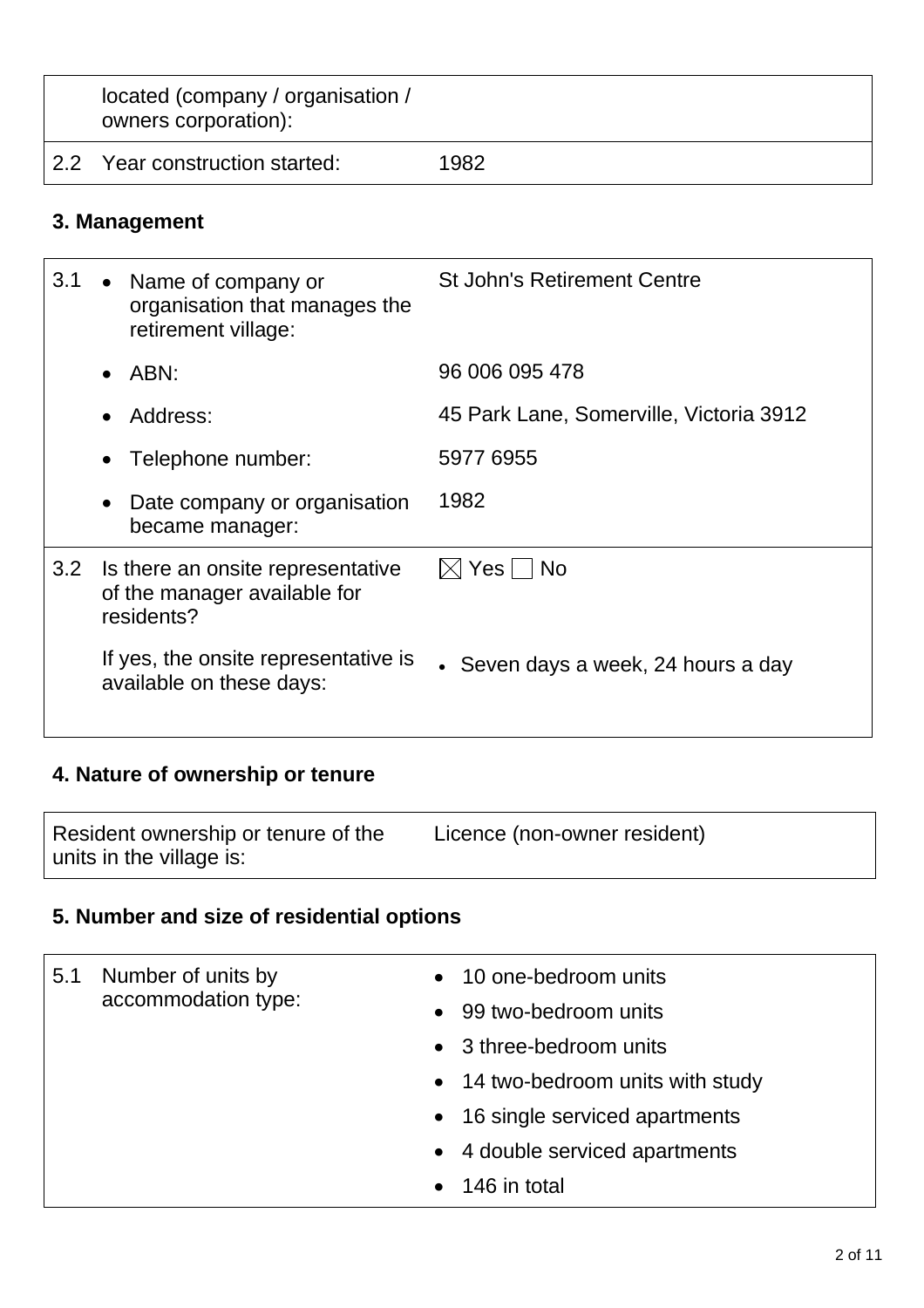| 5.2 Garages, carports or carparks: | • The Village has a number of carports and<br>garages which may be available by<br>separate agreement with the Village owner. |
|------------------------------------|-------------------------------------------------------------------------------------------------------------------------------|
|                                    | • General car parking is available in the<br>village for residents and visitors.                                              |
|                                    | • Some units have garages attached.                                                                                           |

## **6. Planning and development**

| Has planning permission been granted $\Box$ Yes $\Box$ No |  |
|-----------------------------------------------------------|--|
| for further development of the village?                   |  |

## **7. Facilities onsite at the village**

7.1 The following facilities are available to residents as at the date of this statement. **Note:** If the cost for any facility is not funded from the recurrent service charge paid by residents or there are any restrictions on access, a list is attached with the details. • Arts and crafts room • Arts and craft activities • Bible study • Billiards / pool • Cards and games • Choir • Christian Fellowship • Communion • Community room or centre • Dining room • Exercise class **Exercise equipment** • Tai Chi class • Hairdressing salon • Indoor bowls • Kiosk • Library • Medical consultation room • Separate lounge in community centre Super club Coffee club • Table tennis **Theatre** • Village bus • Workshop • Drama group 7.2 Does the village have an onsite or  $\Box$  Yes  $\boxtimes$  No attached residential or aged care facility?

## **8. Services**

8.1 Services provided to all village residents (funded from the recurrent service charge paid by **Administration** • Administration and management of the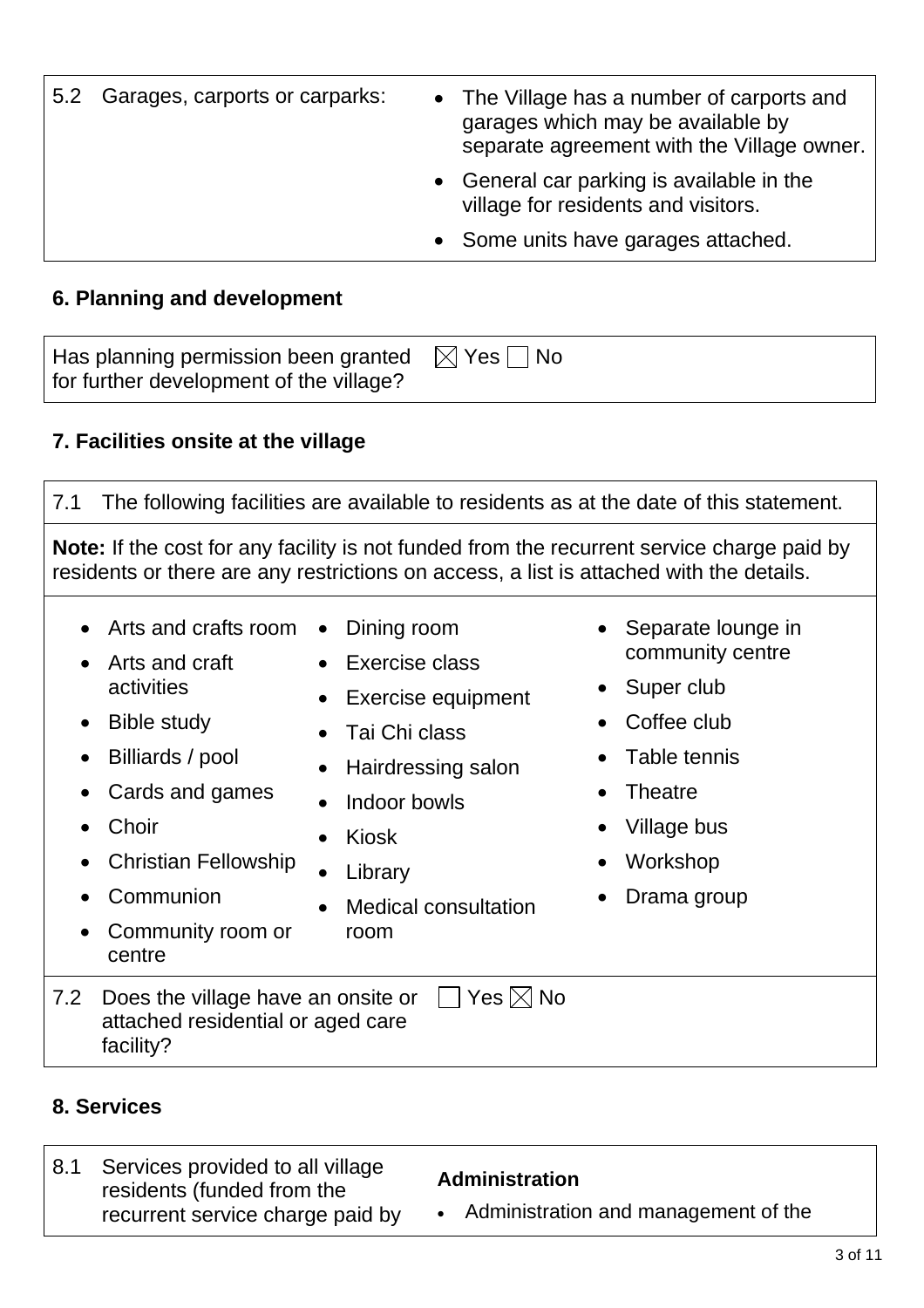residents): Village including responsibility for salaries and on costs of the Management and staff of the Village

> • Maintenance, operation and lease of any Village motor vehicles

## **Amenity Controls**

Responsibility for:

- Traffic control
- Parking
- Garbage and waste disposal
- Lighting, power and other services of and to the Community Centres and all communal areas and facilities of the Village.

## **Legal**

- Compliance with the Retirement Villages Act 1986
- Provision of Property and Public Liability Insurance for the Community Centres and all communal areas and facilities of the Village and for the respective interests of the Owner and the Resident in the Premises.

## **Maintenance**

Responsibility for the maintenance and repair of:

- Garden beds, edges and lawns of all communal areas of the Village
- External street lighting
- Paths, driveways and car parks
- Signage
- Smoke detection system
- Notified damage to premises in accordance with residence contract
- All day to day cleaning, maintenance, repair and renewal of the Community Centres and all communal areas and facilities of the Village

## **Rates & Charges**

• Payment of all rates, land tax, other taxes and fixed charges – other than any amounts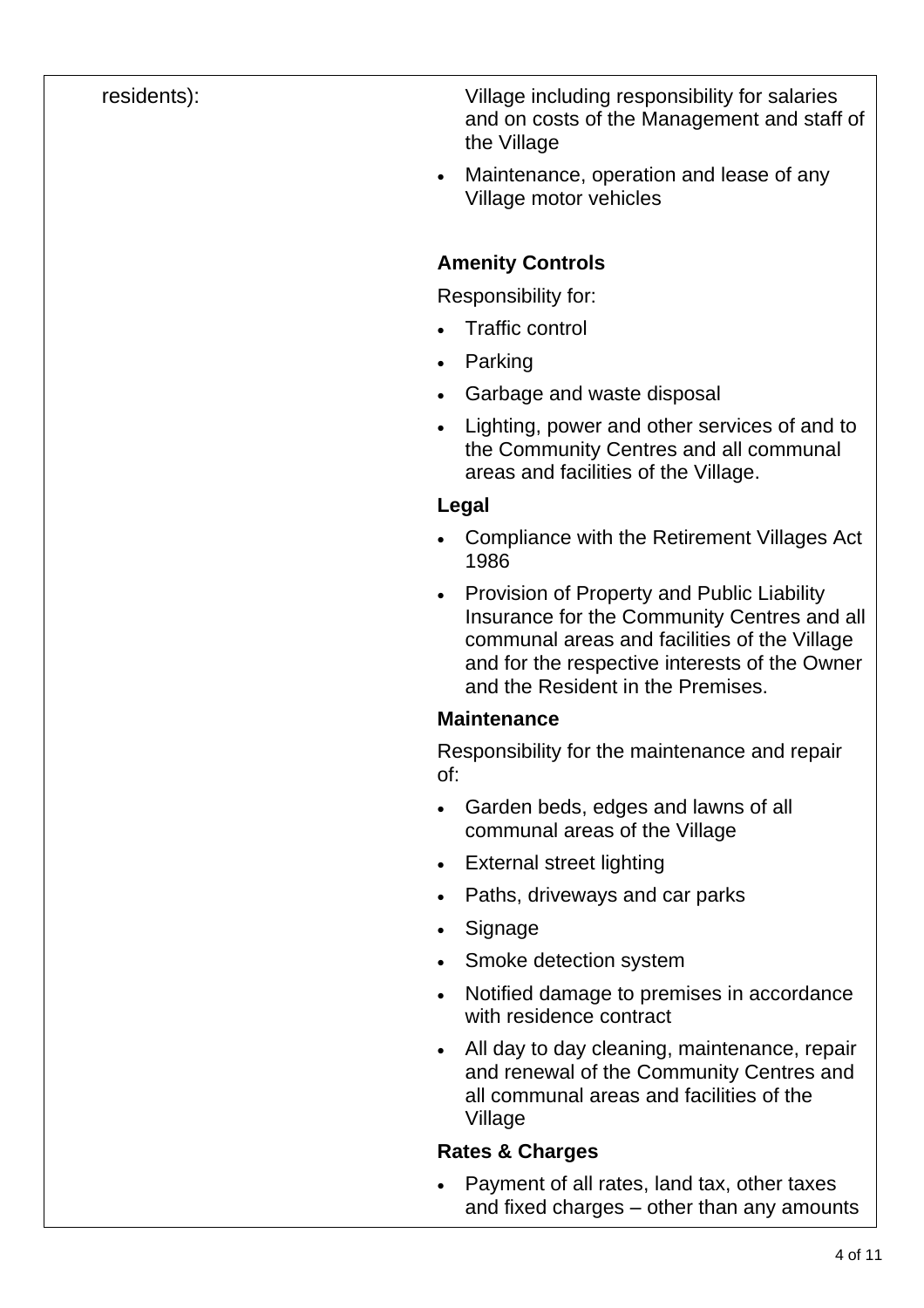|     |                                                      |           | by which the assessed rates for premises<br>exceed what would be the pensioner<br>concession amount for those premises (that<br>is, any amounts assessed in excess of the<br>pensioner concession rate shall remain the<br>responsibility of the resident of those<br>premises). |
|-----|------------------------------------------------------|-----------|----------------------------------------------------------------------------------------------------------------------------------------------------------------------------------------------------------------------------------------------------------------------------------|
|     |                                                      |           | <b>24 Hour Emergency Call System</b>                                                                                                                                                                                                                                             |
|     |                                                      |           | Provision and monitoring of a 24-hour<br>emergency call system                                                                                                                                                                                                                   |
|     |                                                      |           | <b>ADDITIONAL SERVICES applicable for</b><br><b>Apartments only</b>                                                                                                                                                                                                              |
|     |                                                      |           | Management and control of the complex<br>comprising the Apartments within the Village<br>and the associated Amenities Block                                                                                                                                                      |
|     |                                                      | $\bullet$ | Cleaning of the interior of the premises and<br>supply of changes of clean bed linen at<br>regular intervals.                                                                                                                                                                    |
|     |                                                      | $\bullet$ | Provision to the resident of all meals as<br>appropriate at regular times either at the<br>Premises or in the communal dining room.                                                                                                                                              |
|     |                                                      |           | Payment of all gas and electricity charges.                                                                                                                                                                                                                                      |
| 8.2 | Are optional services provided or                    |           | $\boxtimes$ Yes $\Box$ No                                                                                                                                                                                                                                                        |
|     | made available to residents on a<br>user-pays basis? |           | Some limited additional care services are<br>available to residents of independent living<br>units on a user pays basis with regard to<br>daily visits, medical dressings and the<br>supervision of medication                                                                   |

# **9. Entry costs and departure entitlement**

| 9.1 | The resident must pay:                                                  |           | • a refundable in-going contribution                                                                                                                                                                                                                                                                                                                                                                                      |
|-----|-------------------------------------------------------------------------|-----------|---------------------------------------------------------------------------------------------------------------------------------------------------------------------------------------------------------------------------------------------------------------------------------------------------------------------------------------------------------------------------------------------------------------------------|
|     | 9.2 If the resident must pay a <b>refundable</b> in-going contribution: |           |                                                                                                                                                                                                                                                                                                                                                                                                                           |
|     | The range is:                                                           | $\bullet$ | \$170,000 to \$500,000<br>BUT if a Resident surrenders their independent<br>living unit and moves to a serviced apartment<br>within the Village and the refund of in-going<br>contribution to which they are entitled is less<br>than the ingoing contribution for a serviced<br>apartment, then the in-going contribution for<br>the serviced apartment will be a sum equal to<br>the refund payable in respect of their |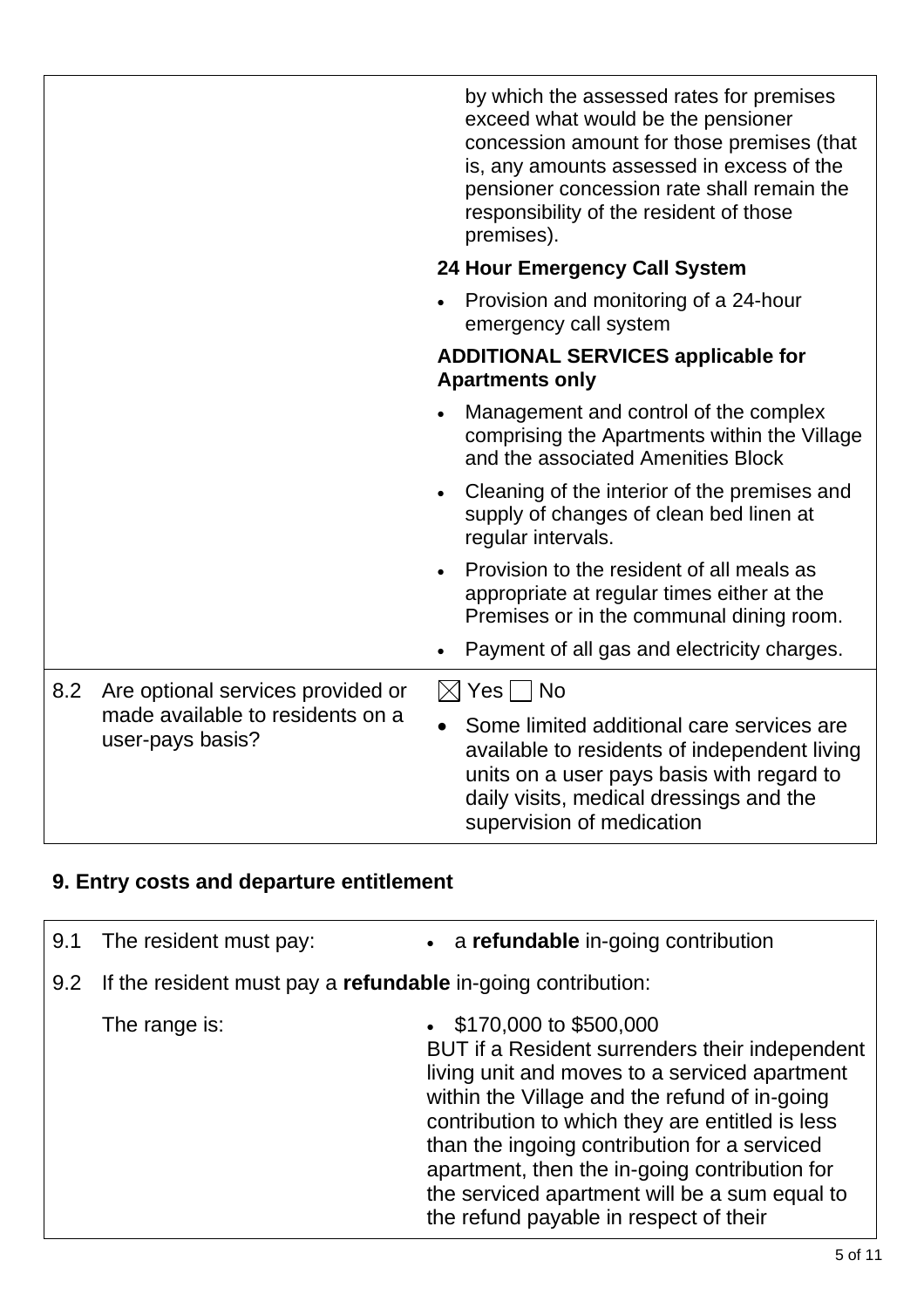|     |                                                                                                                                         | surrendered independent living unit                                                                                                                                                                                                                                                                                                                                                                                                                          |  |
|-----|-----------------------------------------------------------------------------------------------------------------------------------------|--------------------------------------------------------------------------------------------------------------------------------------------------------------------------------------------------------------------------------------------------------------------------------------------------------------------------------------------------------------------------------------------------------------------------------------------------------------|--|
|     | It is refunded:                                                                                                                         | Upon the earliest of :                                                                                                                                                                                                                                                                                                                                                                                                                                       |  |
|     |                                                                                                                                         | • within 14 days of the next resident taking<br>possession of the unit                                                                                                                                                                                                                                                                                                                                                                                       |  |
|     |                                                                                                                                         | within 14 days of receipt of the next in-going<br>$\bullet$<br>contribution for the unit                                                                                                                                                                                                                                                                                                                                                                     |  |
|     |                                                                                                                                         | within six months of permanent departure                                                                                                                                                                                                                                                                                                                                                                                                                     |  |
| 9.3 | If the resident must pay a<br>refundable in-going contribution,<br>is a fee deducted at permanent<br>departure?                         | $\boxtimes$ Yes $\mid$ $\mid$ No                                                                                                                                                                                                                                                                                                                                                                                                                             |  |
|     | If yes, the departure fee is based<br>on:                                                                                               | 6% per annum of the ingoing contribution for<br>$\bullet$<br>a maximum number of 5 years of residence<br>If a Resident surrenders their independent<br>$\bullet$<br>living unit and takes up residence in a<br>serviced apartment within the Village the<br>departure fee in relation to the serviced<br>apartment will be 3% per annum of the in-<br>going contribution of the serviced apartment<br>for a maximum of 5 years residence of the<br>apartment |  |
| 9.4 | These costs must be paid by the<br>resident on permanent<br>departure, or are deducted from<br>the refundable in-going<br>contribution: | • If the Owner reasonably determines that the<br>Premises have suffered damage beyond fair<br>wear and tear, the resident will be<br>responsible for the reasonable cost of<br>repairs<br>Any Service Charges or other moneys owing<br>$\bullet$                                                                                                                                                                                                             |  |
|     |                                                                                                                                         | by the Resident to Owner under this<br>agreement or otherwise                                                                                                                                                                                                                                                                                                                                                                                                |  |
| 9.5 | The estimated sale price ranges                                                                                                         | 1 bedroom unit:<br>\$190,000 to \$235,000                                                                                                                                                                                                                                                                                                                                                                                                                    |  |
|     | for all classes of units in the<br>village (on a reinstated or                                                                          | 2 bedroom unit:<br>\$295,000 to \$480,000                                                                                                                                                                                                                                                                                                                                                                                                                    |  |
|     | renovated basis) as at 1 January                                                                                                        | \$465,000 to \$500,000<br>$2 \text{ brm} + \text{study unit:}$                                                                                                                                                                                                                                                                                                                                                                                               |  |
|     | 2019 are:                                                                                                                               | 3 bedroom unit:<br>\$465,000 to \$470,000                                                                                                                                                                                                                                                                                                                                                                                                                    |  |
|     |                                                                                                                                         | Single Apartment<br>\$170,000                                                                                                                                                                                                                                                                                                                                                                                                                                |  |
|     |                                                                                                                                         | \$215,000<br>Double Apartment                                                                                                                                                                                                                                                                                                                                                                                                                                |  |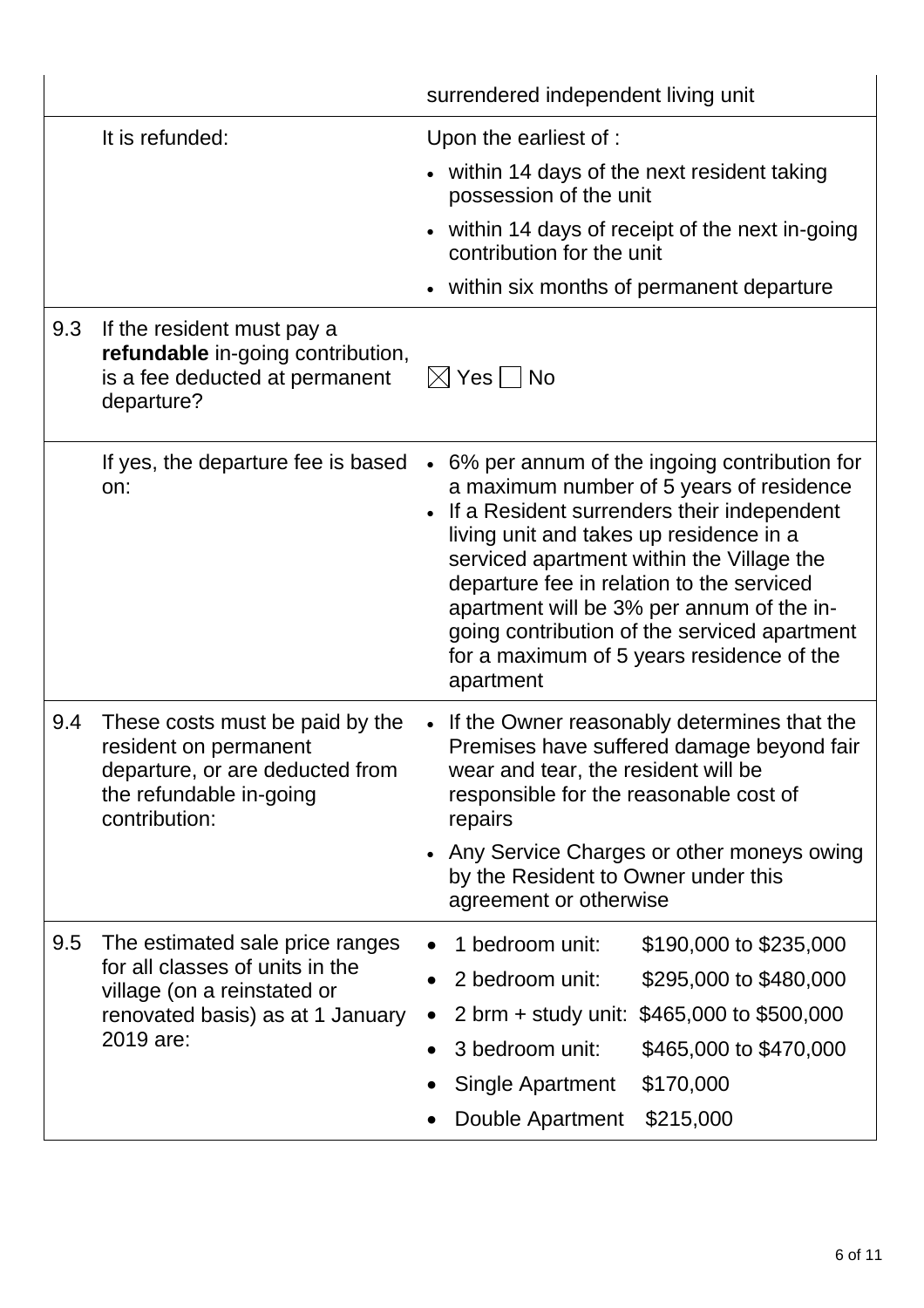# **10. Ongoing charges**

| The current rates of ongoing charges for new residents:<br>10.1 |                                                                                      |  |
|-----------------------------------------------------------------|--------------------------------------------------------------------------------------|--|
| Type of unit                                                    | Service charge                                                                       |  |
| Self-contained<br>unit:                                         | • \$620.00 to \$650.00 per calendar month depending on size of<br>unit               |  |
| Apartment:                                                      | • \$2,110.15 per calendar month (single)<br>• \$4,220.30 per calendar month (double) |  |

# **11. Financial management of the village**

| 11.1 | The village operating surplus or deficit \$38,641 deficit (2021)<br>for the last financial year is: |                           |
|------|-----------------------------------------------------------------------------------------------------|---------------------------|
| 11.2 | Does the village have a long-term<br>maintenance fund?                                              | $\Box$ Yes $\boxtimes$ No |

# **12. Capital gains or losses**

| If the unit is sold, does the resident share in | $\Box$ Yes $\boxtimes$ No |
|-------------------------------------------------|---------------------------|
| any capital gain or loss on the resale of their |                           |
| unit?                                           |                           |

## **13. Reinstatement or renovation of the unit**

## **14. Insurance**

| 14.1 | Is the village owner or manager | $\boxtimes$ Yes $\Box$ No |
|------|---------------------------------|---------------------------|
|      | responsible for arranging any   |                           |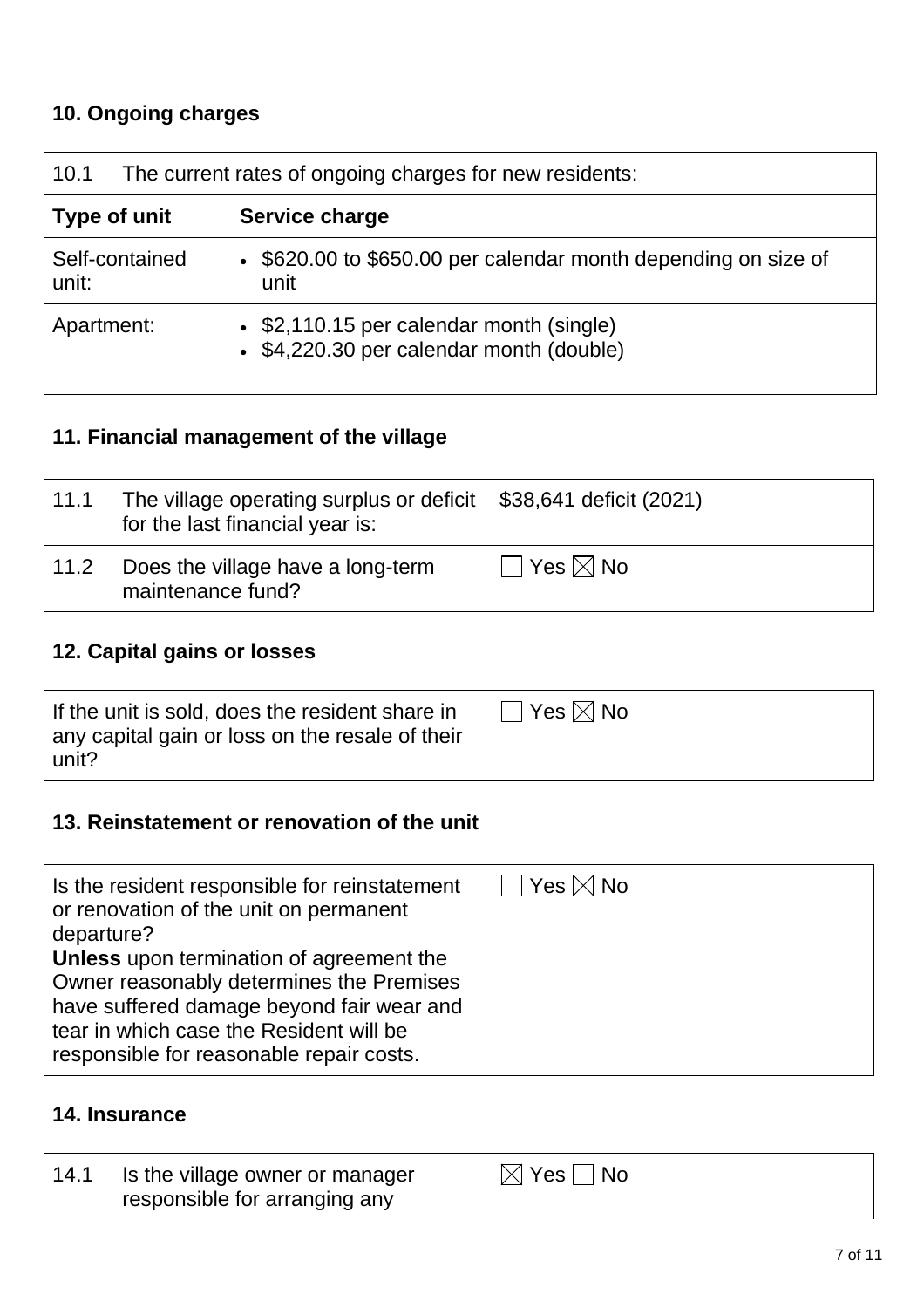|      | insurance cover for the village?                                                        |                                                                                                                                                                                                                              |
|------|-----------------------------------------------------------------------------------------|------------------------------------------------------------------------------------------------------------------------------------------------------------------------------------------------------------------------------|
|      | If yes, the village owner or manager is<br>responsible for these insurance<br>policies: | Property and public liability insurance<br>for the Community Centres and all<br>communal areas and facilities of the<br>Village and for the respective interests<br>of the village owner and the resident in<br>the premises |
| 14.2 | Is the resident responsible for<br>arranging any insurance cover?                       | $\boxtimes$ Yes $\Box$ No                                                                                                                                                                                                    |
|      | If yes, the resident is responsible for<br>these insurance policies:                    | Contents insurance for their own<br>possessions, should they choose to do<br>SO.                                                                                                                                             |

# **15. Security**

| Does the village have a security system?    | $\boxtimes$ Yes $\vdash$   No                                                                      |
|---------------------------------------------|----------------------------------------------------------------------------------------------------|
| If yes:<br>the security system details are: | <b>Community Centres and Administrative</b><br>offices have alarm systems.                         |
| the security system is monitored between:   | Alarms are set outside hours of regular<br>use and, if triggered, provide a loud<br>audible alert. |
|                                             | CCTV cameras installed at various<br>locations throughout the Village                              |

# **16. Emergency system**

| Does the village have an emergency help<br>system?  | $\boxtimes$ Yes $\Box$ No                                                                                       |
|-----------------------------------------------------|-----------------------------------------------------------------------------------------------------------------|
| If yes:<br>• the emergency help system details are: | An emergency help system is in place<br>based on call points and personal<br>alarms available for each resident |
| the emergency help system is monitored<br>between:  | 24 hours per day, seven days a week                                                                             |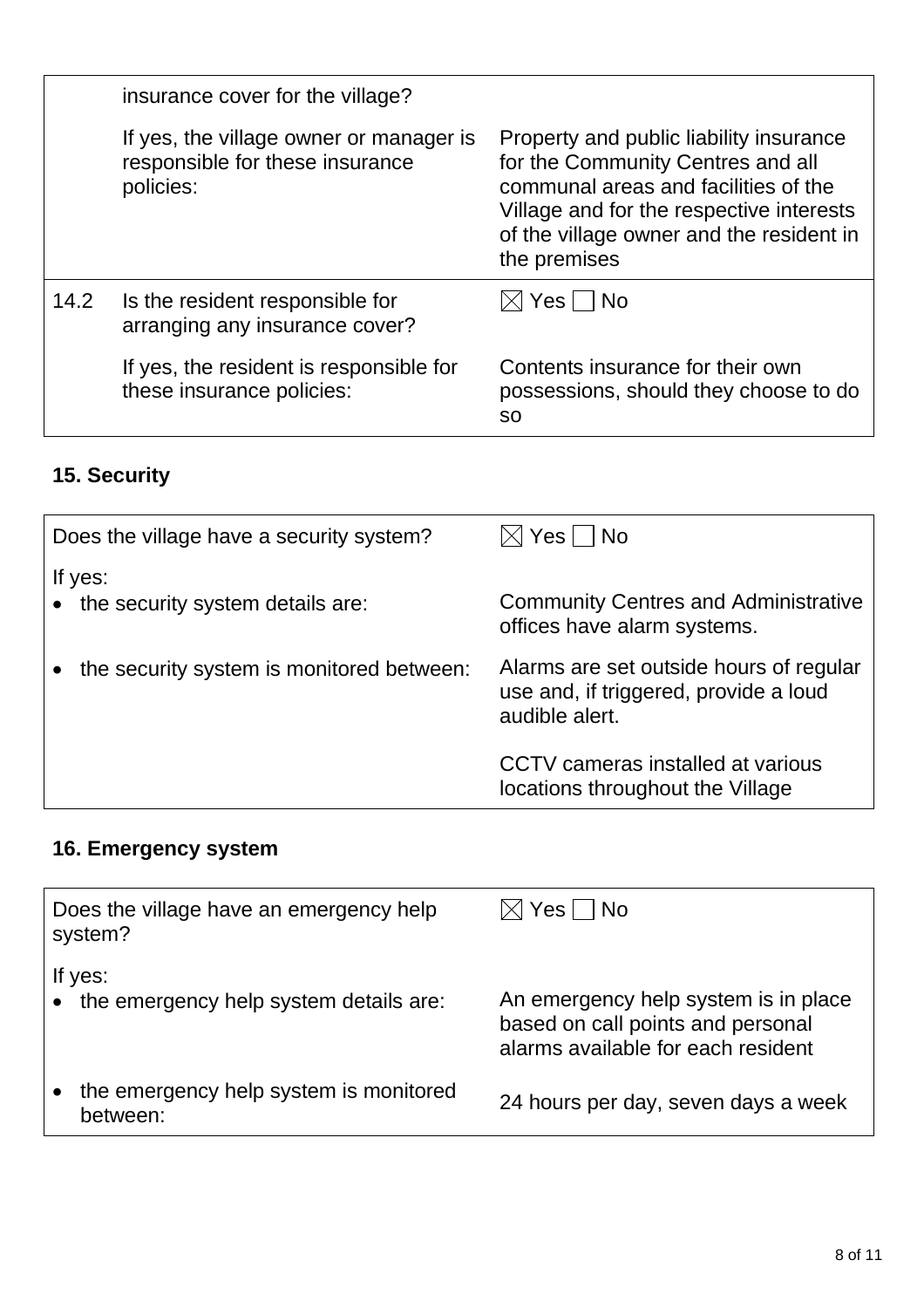# **17. Resident restrictions**

| 17.1 | Are residents allowed to keep pets?                                                     | $\boxtimes$ Yes $\Box$ No |
|------|-----------------------------------------------------------------------------------------|---------------------------|
|      | If yes, any restrictions or conditions on<br>pet ownership are available on<br>request. |                           |
| 17.2 | Are there restrictions on residents'<br>car parking in the village?                     | $\boxtimes$ Yes $\Box$ No |
|      | If yes, details of parking restrictions<br>are available on request.                    |                           |
| 17.3 | Are there any restrictions on <b>visitors'</b><br>car parking in the village?           | $\boxtimes$ Yes $\Box$ No |
|      | If yes, details of parking restrictions<br>are available on request.                    |                           |

# **18. Accreditation**

| Is the village accredited: |                                                                                                                                                                                        |                              |
|----------------------------|----------------------------------------------------------------------------------------------------------------------------------------------------------------------------------------|------------------------------|
|                            | under the Lifemark Village Scheme<br>(administered by The British Standards<br>Institution and initiated by the Property<br>Council of Australia)?                                     | $\Box$ Yes $\boxtimes$ No    |
|                            | by the Australian Retirement Village<br>Association?                                                                                                                                   | $\Box$ Yes $\boxtimes$ No    |
|                            | under the International Retirement<br><b>Community Accreditation Scheme</b><br>(administered by Quality Innovation<br>Performance and initiated by Leading Age<br>Services Australia)? | $\exists$ Yes $\boxtimes$ No |

# **19. Resident input**

| Does the village have a residents committee<br>established under the Retirement Villages Act | $\boxtimes$ Yes $\Box$ No |
|----------------------------------------------------------------------------------------------|---------------------------|
| 1986?                                                                                        |                           |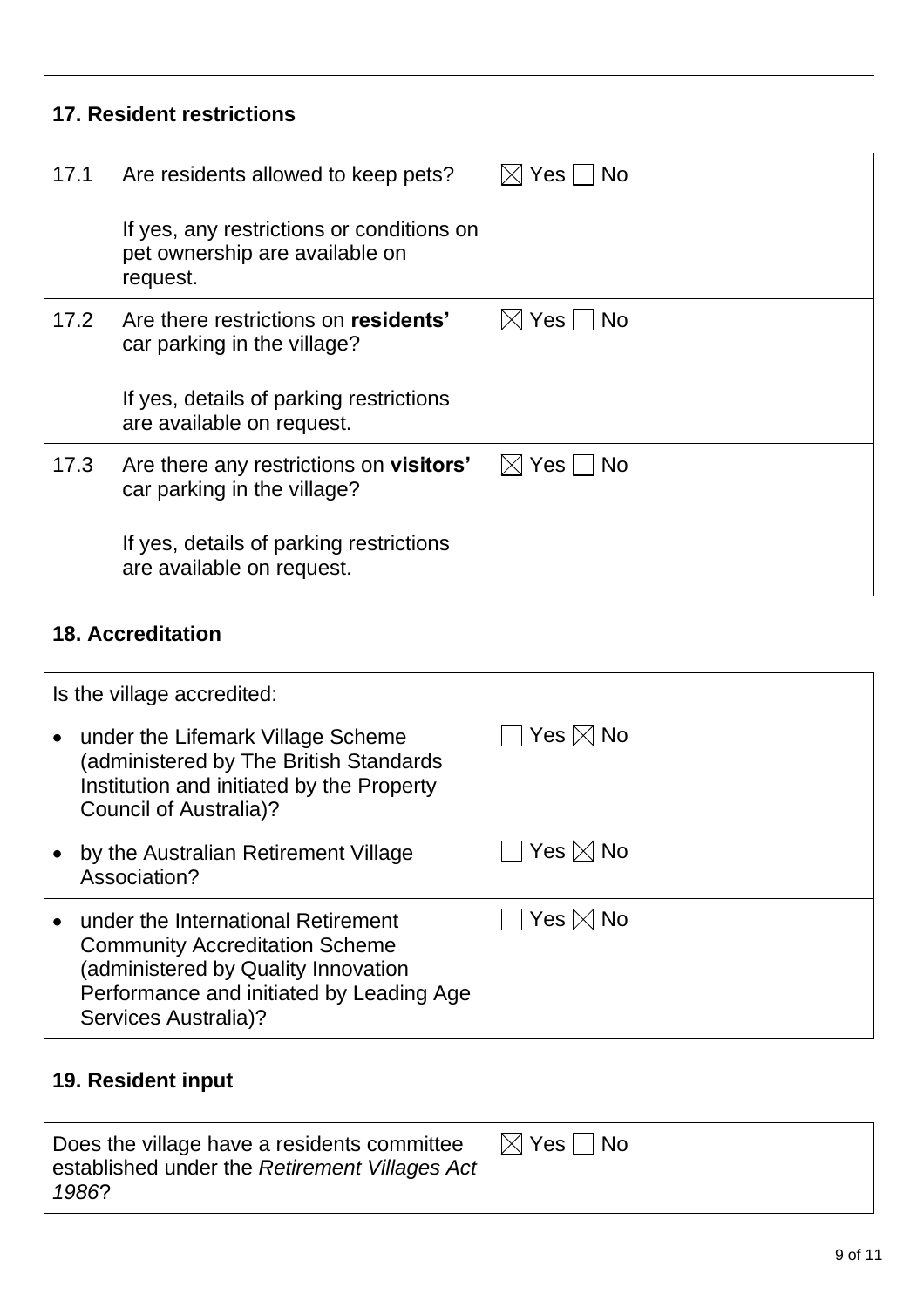# **20. Waiting list**

| Does the village have a waiting list for entry?                  | $\boxtimes$ Yes $\Box$ No                                                                                                                                        |
|------------------------------------------------------------------|------------------------------------------------------------------------------------------------------------------------------------------------------------------|
| If yes,<br>• what is the fee to join the waiting list?           | \$1,000.00                                                                                                                                                       |
| • is the waiting list fee refundable on entry to<br>the village? | $\boxtimes$ Yes $\Box$ No (Provided the request is<br>supported by medical evidence). The<br>waiting list fee would not be refundable<br>in other circumstances. |